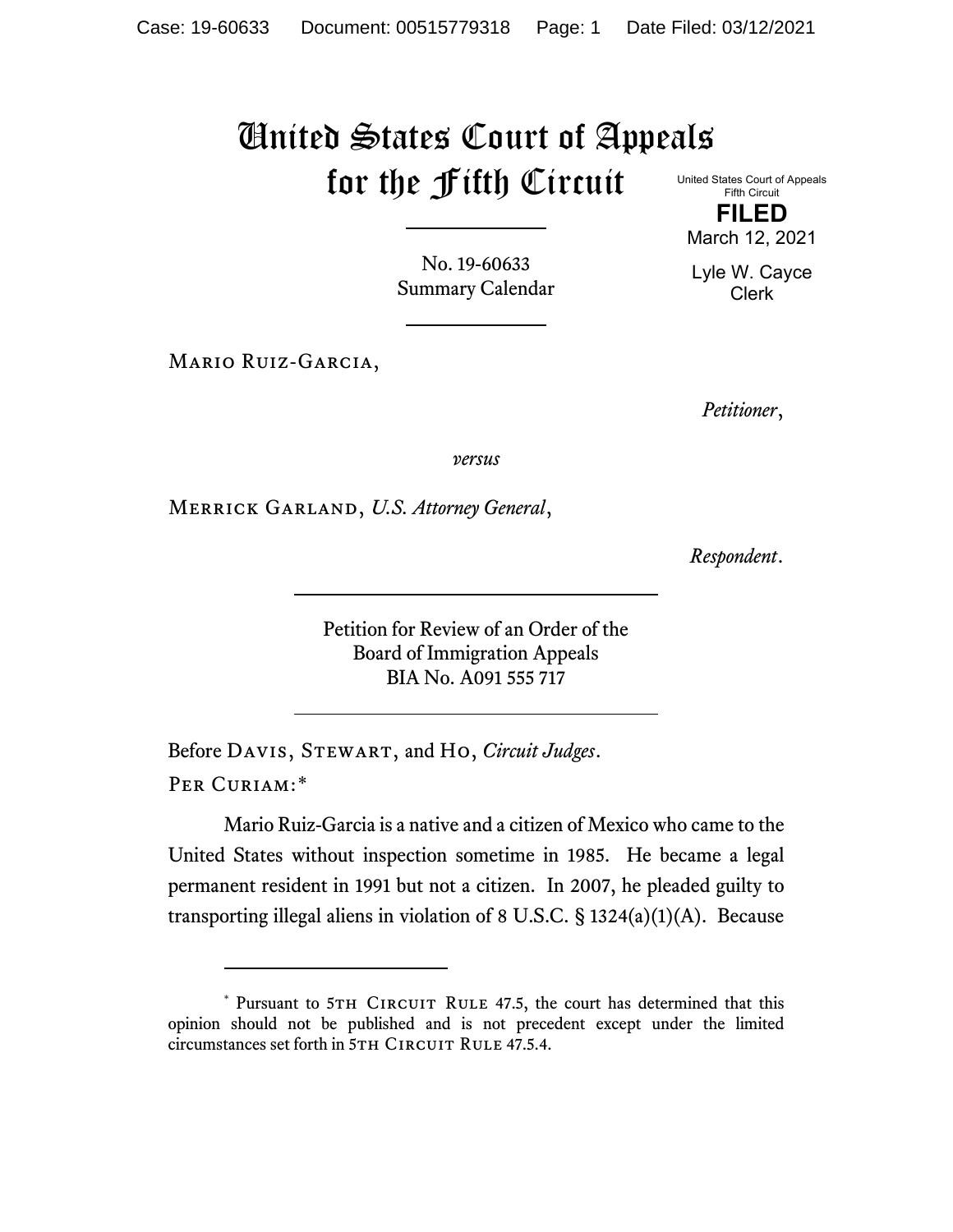that crime is an "aggravated felony" as explicitly defined in 8 U.S.C. § 1101(a)(43)(N), Ruiz-Garcia was "deportable" under 8 U.S.C. § 1227(a)(2)(A)(iii).

But Ruiz-Garcia sought relief from removal by seeking adjustment of status under 8 U.S.C. § 1255(a) based on an application by his son, a U.S. citizen. However, adjustment required him to show, among other things, that he is "admissible"—that is, not inadmissible—to the United States. *See* § 1255(a)(2). The immigration judge (IJ) denied adjustment after concluding that Ruiz-Garcia's alien transporting conviction rendered him inadmissible under 8 U.S.C.  $\S$  1182(a)(6)(E), which concerns smuggling aliens into the United States.

The Board of Immigration Appeals (BIA) remanded the case for the IJ to further assess whether Ruiz-Garcia was inadmissible because it was unclear whether the conduct underlying the alien *transporting* offense amounted to aiding illegal *entry* as required by § 1182(a)(6)(E)(i). On remand, the IJ held a hearing at which Ruiz-Garcia testified. The IJ also considered documentary evidence, including a Border Patrol agent's Report of Investigation and the presentence report (PSR) from the transporting case. The IJ concluded that Ruiz-Garcia's testimony was not credible and that the evidence established that the conduct underlying the transporting conviction amounted to aiding illegal entry, which rendered Ruiz-Garcia inadmissible and thus ineligible for adjustment.

Despite limitations on court jurisdiction under 8 U.S.C.  $\S 1252(a)(2)(C)$ , we may review constitutional claims and questions of law. § 1252(a)(2)(D). Questions of law include "the application of a legal standard to undisputed or established facts." *Guerrero-Lasprilla v. Barr*, 140 S. Ct. 1062, 1068 (2020); *see Alvarado de Rodriguez v. Holder*, 585 F.3d 227, 234 (5th Cir. 2009) (holding that the application of law to the facts is a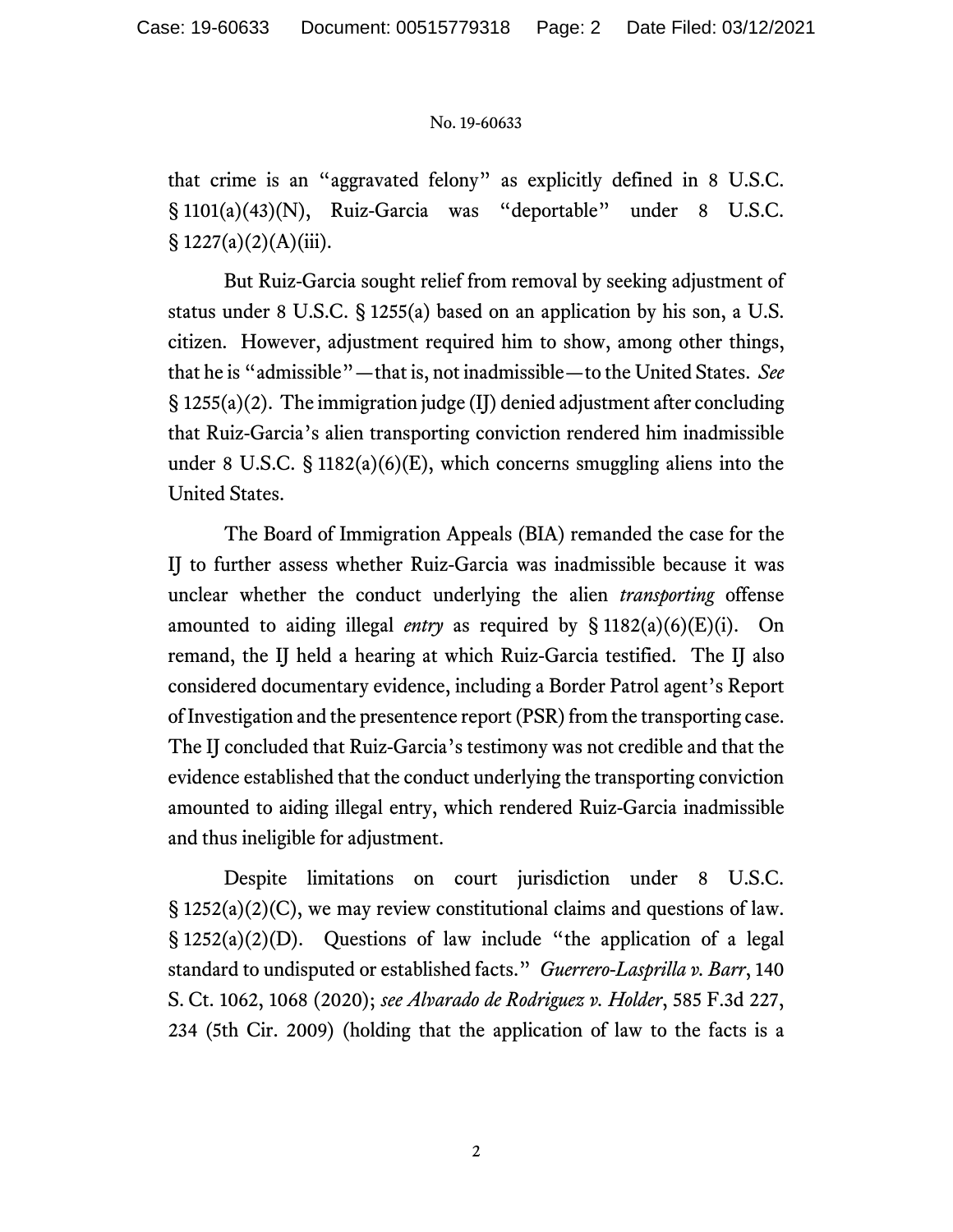reviewable legal issue). In addition, the Due Process Clause of the Fifth Amendment applies in removal proceedings. *Okpala v. Whitaker*, 908 F.3d 965, 971 (5th Cir. 2018). When Ruiz-Garcia's pro se pleadings are liberally construed, he raises legal issues that we may review. *See Nolasco v. Crockett*, 978 F.3d 955, 957 (5th Cir. 2020) (exercising jurisdiction to review a nondiscretionary decision concerning ineligibility for adjustment of status).

We review the BIA's decision but consider the IJ's decision "to the extent that it influenced the BIA." *Shaikh v. Holder*, 588 F.3d 861, 863 (5th Cir. 2009). Generally, we review the BIA's rulings of law de novo and findings of fact for substantial evidence. *Barrios-Cantarero v. Holder*, 772 F.3d 1019, 1021 (5th Cir. 2014); *see Dhuka v. Holder*, 716 F.3d 149, 154-56 (5th Cir. 2013). Under the substantial evidence test, Ruiz-Garcia must show that the evidence is "so compelling that no reasonable factfinder could reach a contrary conclusion." *Chen v. Gonzales*, 470 F.3d 1131, 1134 (5th Cir. 2006).

Ruiz-Garcia first contends that the immigration court lacked jurisdiction because the initial notice to appear at the removal hearing failed to state the time and place of the hearing. Ruiz-Garcia did not exhaust this issue by raising it on appeal to the BIA. We therefore lack jurisdiction to consider it. *See Omari v. Holder*, 562 F.3d 314, 319 (5th Cir. 2009). As to this argument, the petition for review is dismissed. In any event, the argument lacks merit. *See Pierre-Paul v. Barr*, 930 F.3d 684, 689-92 (5th Cir. 2019), *cert. denied*, 140 S. Ct. 2718 (2020). We also find no error in the BIA's exercise of its discretion to assign the appeal to a single BIA member rather than a threemember panel. *See* 8 C.F.R. § 1003.1(e).

As to the merits, there is no dispute that Ruiz-Garcia is *deportable* because he committed an aggravated felony. Nonetheless, adjustment would be available if, among other things, he is not *inadmissible* for having engaged in certain conduct as provided by § 1182(a). *See* § 1255(a)(2). The offense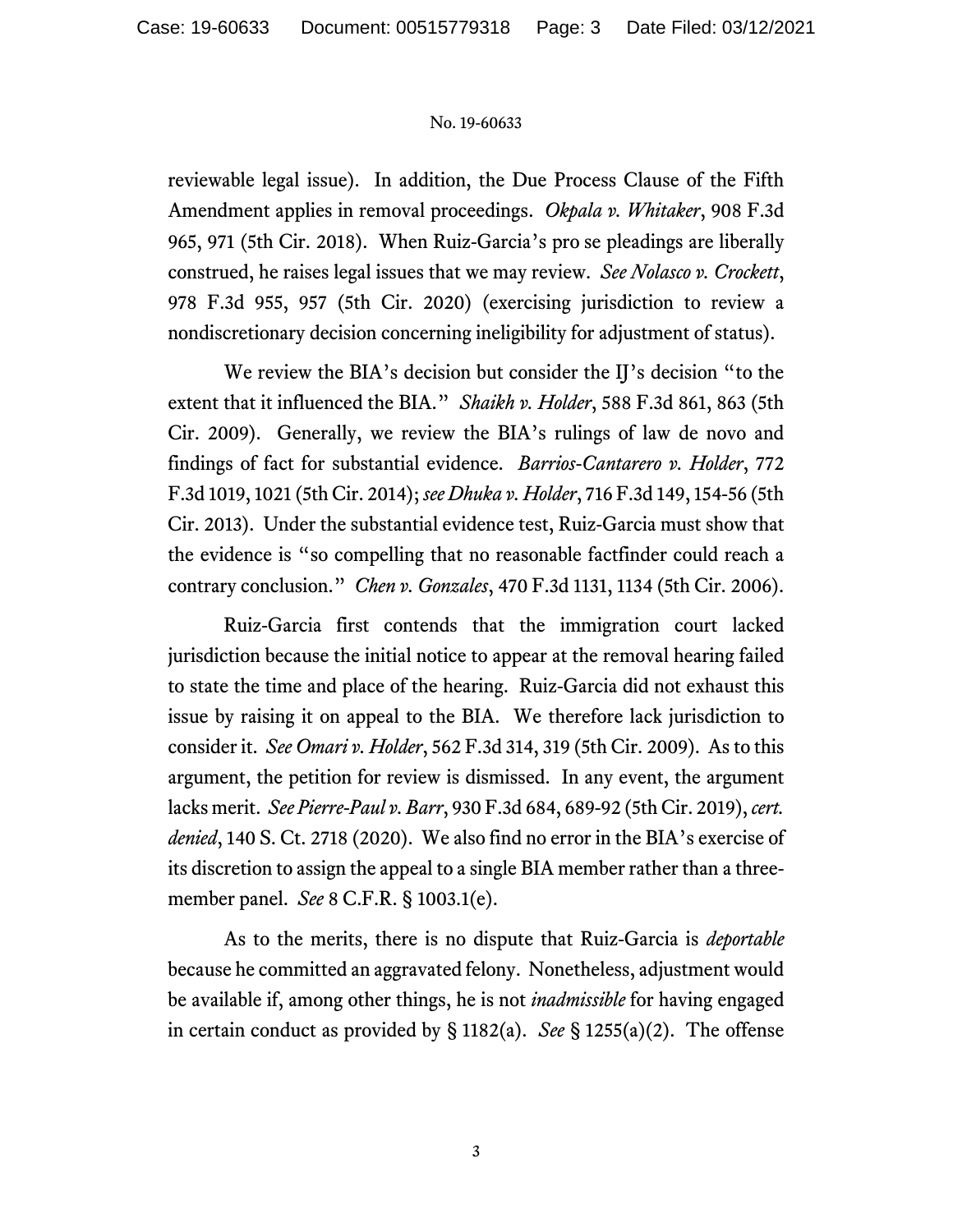of transporting aliens *within* the United States—which makes Ruiz-Garcia deportable—does not necessarily make him inadmissible under § 1182(a)(6)(E), which requires the alien to have "encouraged, induced, assisted, abetted, or aided any other alien *to enter or to try to enter* the United States in violation of law." § 1182(a)(6)(E)(i) (emphasis added). Ruiz-Garcia had the burden of showing that he "is clearly and beyond doubt ... not inadmissible." 8 U.S.C. § 1229a(c)(2)(A); *Soriano v. Gonzales*, 484 F.3d 318, 320 n.1 (5th Cir. 2007).

Ruiz-Garcia argues that the IJ deprived him of due process by considering the PSR from the transporting conviction. While reliance on a PSR may have shortcomings due to the relatively low burden of proof for sentencing purposes, Ruiz-Garcia "must make an initial showing of substantial prejudice," which requires "a prima facie showing that the alleged violation affected the outcome of the proceedings." *Okpala*, 908 F.3d at 971. The IJ relied not only on the PSR but also on the Report of Investigation, which mirrored the PSR in every material and significant way and showed that Ruiz-Garcia actively aided a scheme to assist aliens to enter the United States illegally. There was no prejudice, and Ruiz-Garcia failed to carry his burden of clearly showing admissibility under  $\S 1229a(c)(2)(A)$ .

In addition, Ruiz-Garcia asserts that the BIA should not have adopted the IJ's credibility finding because the IJ who made the credibility call did not hear him testify. This assertion is factually baseless because the IJ who made the credibility call and issued the final ruling was the same IJ who heard Ruiz-Garcia testify. We need not review the IJ's credibility assessment unless the finding is unsupported by the record or based on pure speculation, which is not the case here. *See Mwembie v. Gonzales*, 443 F.3d 405, 410 (5th Cir. 2006). To the extent Ruiz-Garcia challenges the credibility determination itself, he raises an issue of fact over which we lack jurisdiction due to Ruiz-